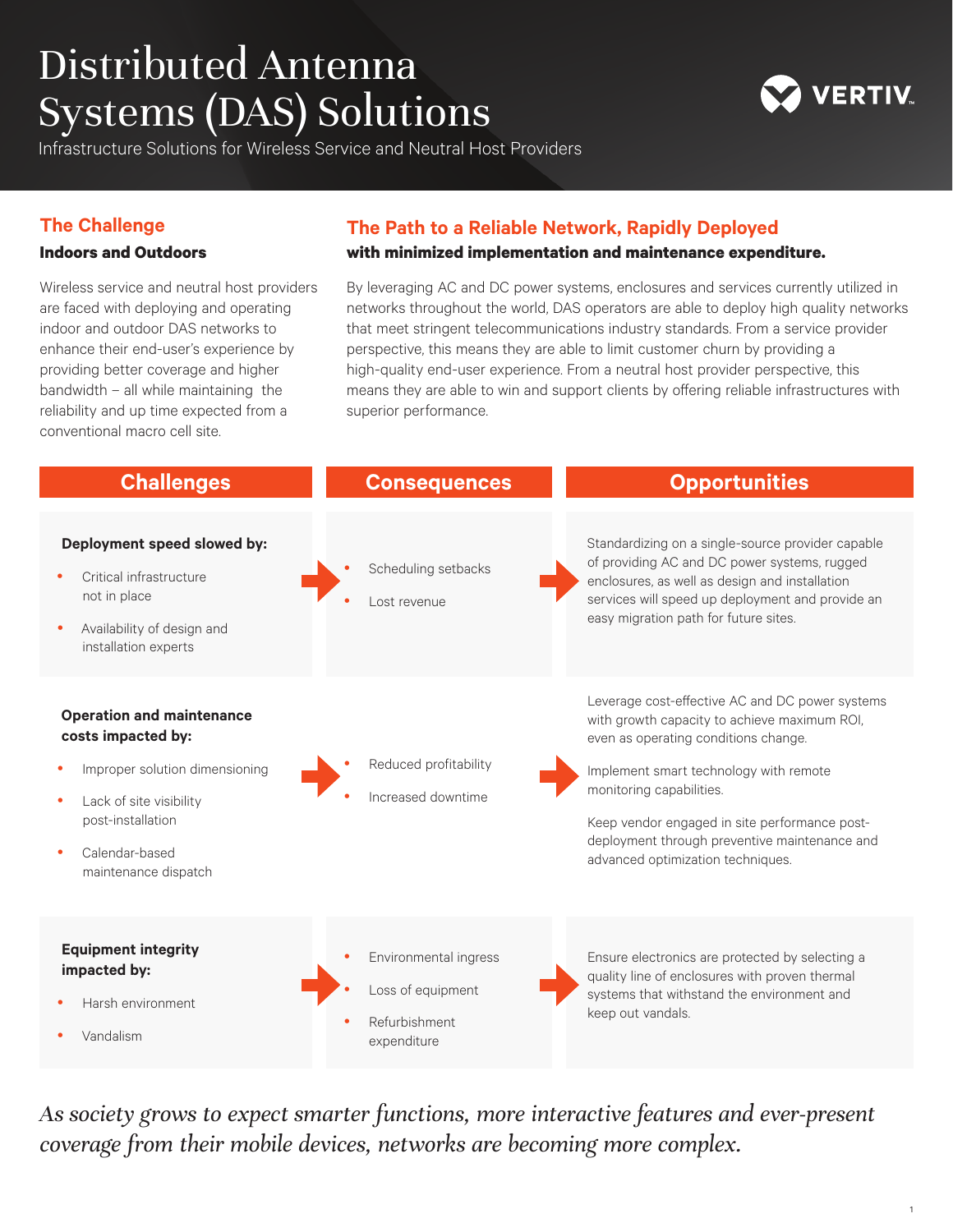## Distributed Antenna Systems (DAS) Solutions

#### **We understand your operating challenges**

Vertiv™ has the technology and expertise to meet and overcome operating challenges like these.



### **High-End Infrastructure Solutions**

The head-end is the 'heart' of the Distributed Antenna System. At this point, the radio interfaces with the host unit and is distributed throughout the entire antenna system. In order to assure the entire network is functioning properly with zero down time, the head-end must operate with the highest integrity.

#### **NetSure™ DC Power Systems**

*Increase Reliability, Minimize Operating Cost and Reduce Energy Consumption* NetSure DC power systems deliver the highest reliability and efficiencies on the market, reducing energy usage, carbon emissions and ultimately total cost of ownership.

#### **NetSure™ 7100 Series**

The versatile NetSure 7100 DC power system offers single or three-phase input up to 277/480 VAC and is now available as an indoor enclosure in the row. Designed for 3500 watt or 2000 watt rectifiers and 1500 watt DC to DC converters this modular design provides up to 4000 amps of current at -48 volts. The basic components of the power system include an intelligent NetSure Control Unit (NCU), a module mounting shelf assemblies which house the rectifiers and converters, and a modular distribution cabinet.



#### **NetSure™ 5100 Series**



The NetSure 5100 Series, a compact -48 volt DC power solution, features an intelligent NCU controller, a high efficiency rectifier, converter, solar converter and multiple distribution options to meet a variety of application demands. The system is available with integrated and external distribution panels and is ideal for network edge applications requiring reliable, high power density.

#### **High-efficiency eSure Rectifiers**

*Reduce OpEx and CO2 Emissions*

Designed to offer superior performance and uncompromised reliability, eSure rectifiers offer the highest density form factor in the DC power industry. In addition to saving space, they are designed to operate extremely efficiently over a wide input voltage range in the most demanding environments.



### **Enclosures & Shelters**

#### **Vertiv XTE 800 Enclosures**

*Rapid Deployment* The walk-in Vertiv XTE 800 Series is ideal for rapid deployment at the network edge. This enclosure solution



provides an optimal environment for your head-end equipment that keeps you on schedule and on budget. Choose from a variety of sizes and finishes to meet any deployment scenario.

#### **Vertiv XTE 600 Enclosures**

*Withstand Harsh Environments* The Vertiv XTE 600 Series utilizes a proven structural system, integrated mechanical



components, and a sealing system that withstands rain, dust, snow and hurricane winds. When combined with a NetSure power system, they are a perfect power hub solution for multiple remote DAS units.

#### **Vertiv XTE 400 Enclosures**

*Economical Solution* The Vertiv XTE 400 Series economically houses a wide variety of access electronics. These enclosures offer numerous options and are ideal for inconspicuous deployment of DAS remote units and power solutions.

#### **Indoor Racks and Enclosures**

*Enhance Security* Vertiv makes world-class indoor racks/cabinets and accessories ideal for housing DAS infrastructure equipment securely



in an un-secured environment. Optional thermal systems are also available for poorly ventilated locations.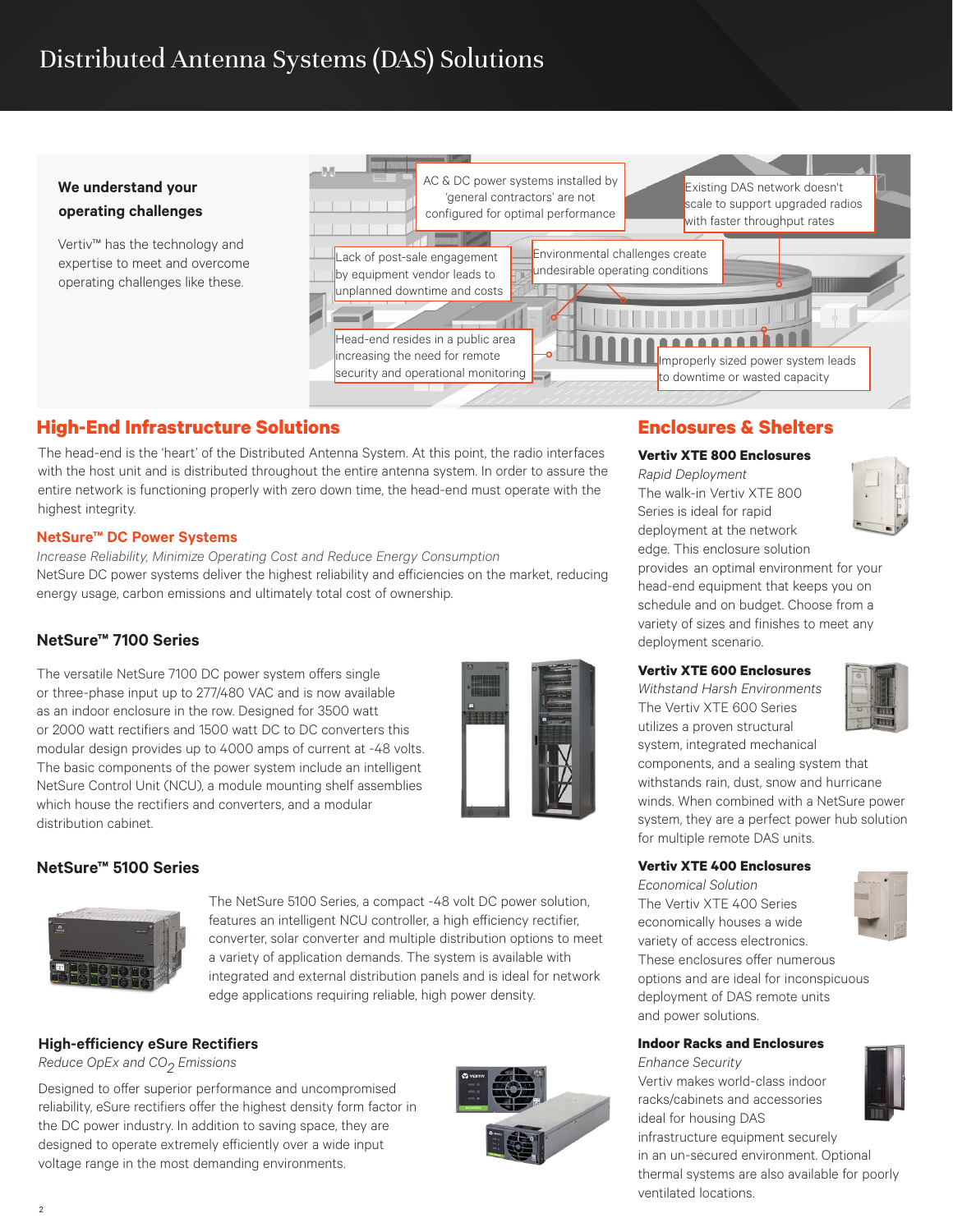

## *With Vertiv™, you can achieve greater operational efficiency and rapid deployment while increasing your network's reliability.*

#### **Remote Units**

Remote units in the DAS network can be deployed in extremely different conditions, from an environmentally controlled office building with limited security concerns, to a light or telephone pole in a dense urban setting where environmental control and security are paramount. Regardless of the situation, reliable infrastructure solutions are required to assure worry-free operation.

#### **Small Systems Designed to Power the Remote Units of Your Critical DAS Infrastructure**

**Liebert® GXT4 UPS**  *High Reliability* 

#### **NetSure™ 211 DC Power Systems** *Speed Deployment*



The NetSure 211 offers an efficient solution for powering remote units. This compact -48V system combines reliable rectifiers with an advanced Ethernet-accessible controller. Centralized control, flexible distribution and high power density are all available in this small package.



If your DAS remotes require uninterruptible AC power, the Liebert GXT4 true on-line uninterruptible power system (UPS) is a reliable solution, combining low cost of ownership with rich functionality, small size and high capacity. The UPS offers internal batteries, optional external batteries, and internal bypass capability, resulting in continuous uptime for the connected equipment.

#### **NetSure 5100 DC Power Systems** *Enable Centralized Control*



If powering many remote units from a central location is desired, the NetSure 5100 functions well as a power hub for multiple DAS remote units. When coupled with a remote DC distribution panel, the system provides overcurrent protection for multiple small loads. Panels accept either fuses from 1A to 20A or load breakers up to 150A.



Full range of services designed to optimize infrastructure performance and reduce complexity

- Assess
- Audit
- Model
- Configure
- Upgrade
- **Train**

#### **Design, Deployment and Optimization Services**

From project launch to ongoing maintenance and performance optimization, Vertiv strives to keep your network infrastructure highly available, efficient and adaptable.

When launching new facilities or powering up new equipment, you want to do it right – right from the start

- Plan
- Design
- **Engineer**
- Integrate
- Commission
- Project management

### **Project Maintenance Performance**

Services to ensure that your businesscritical infrastructure operates reliably, safely and efficiently

- Preventive and corrective maintenance
- Remote services and monitoring
- Cap / fan / battery replacements
- Repair
- Spare parts